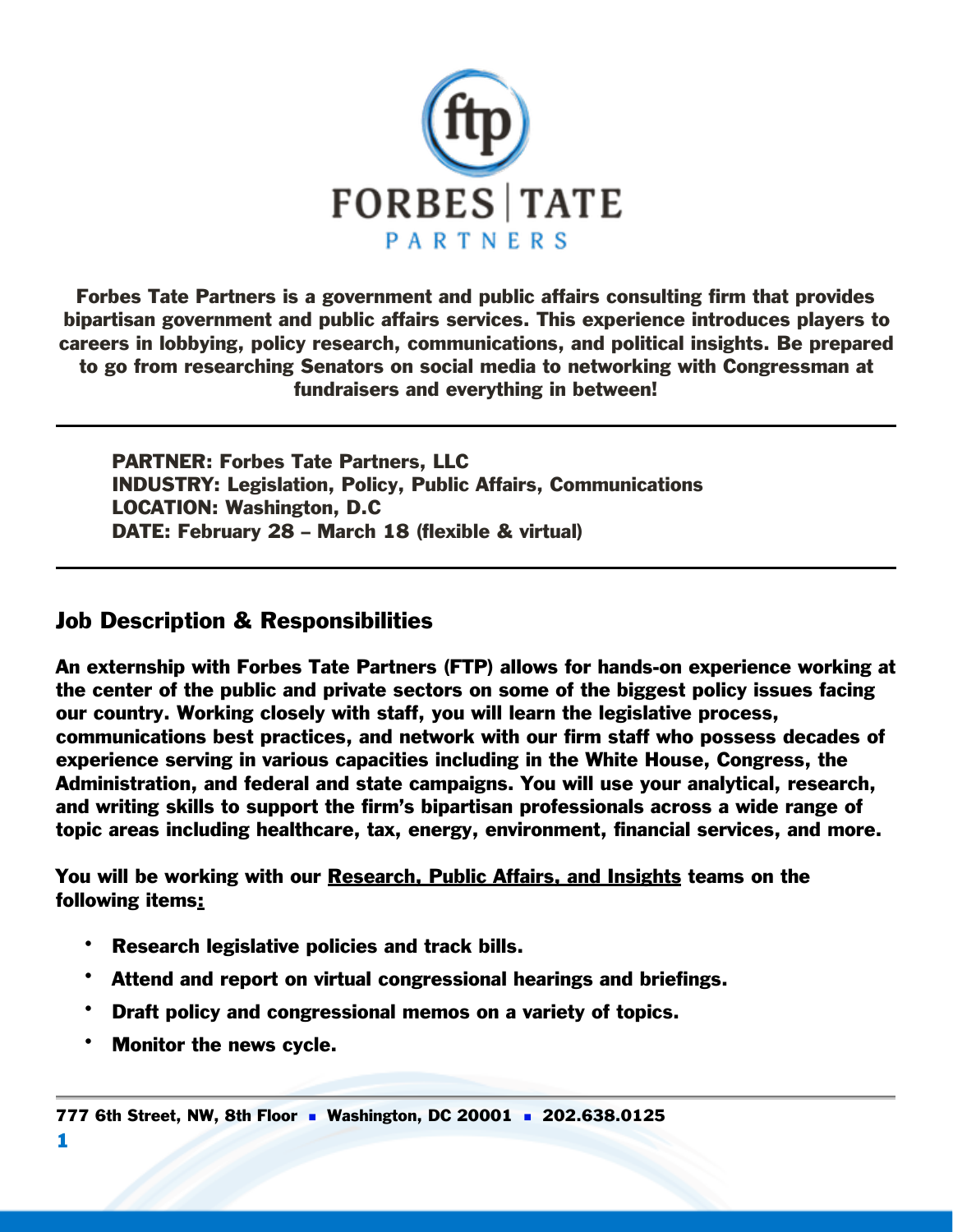• Draft social media content.



- Assist principals and staff with client facing projects.
- Learn alongside fellow young professionals with similar interests and career aspirations.
- Understand how lobbying and public affairs consulting plays a part in the political process.

# Schedule Overview

Our office is open Monday – Friday, 9am to 5pm ET, which are the expected working hours. Occasionally, events after hours may be scheduled but not mandatory. Externship will include client meetings (internal and external), professional development meetings, and one-on-ones with principal staff members.

# **Qualifications**

- $\circ$  Experience or interest in media, communications, federal government, or public policy.
- o Keen attention to detail.
- $\circ$  Exceptional writing abilities and interpersonal skills.
- $\circ$  Strong research and writing abilities.
- $\circ$  Interest in Capitol Hill, within the executive branch, in-state/district offices, or political campaigns.
- $\circ$  Interest in traditional and digital communications.
- $\circ$  Ability to thrive in a fast-paced, high-pressure work environment.

## More About Forbes Tate Partners

Forbes Tate Partners (FTP) is a bipartisan, full-service public affairs consultancy specializing in government relations, grassroots advocacy, strategic communications, and business development. Our seasoned team works together closely to consistently meet clients' needs and expectations. FTP has a proven record of generating positive results for our clients.

FTP's public affairs practice helps our clients grow their profiles with the media and other non-governmental influencers. Our team offers an array of media outreach, message development, and media monitoring services. In addition, our grasstops and grassroots capabilities include strong ties to think tanks, trade associations, coalitions, and other entities throughout Washington and outside the beltway that influence federal policy.